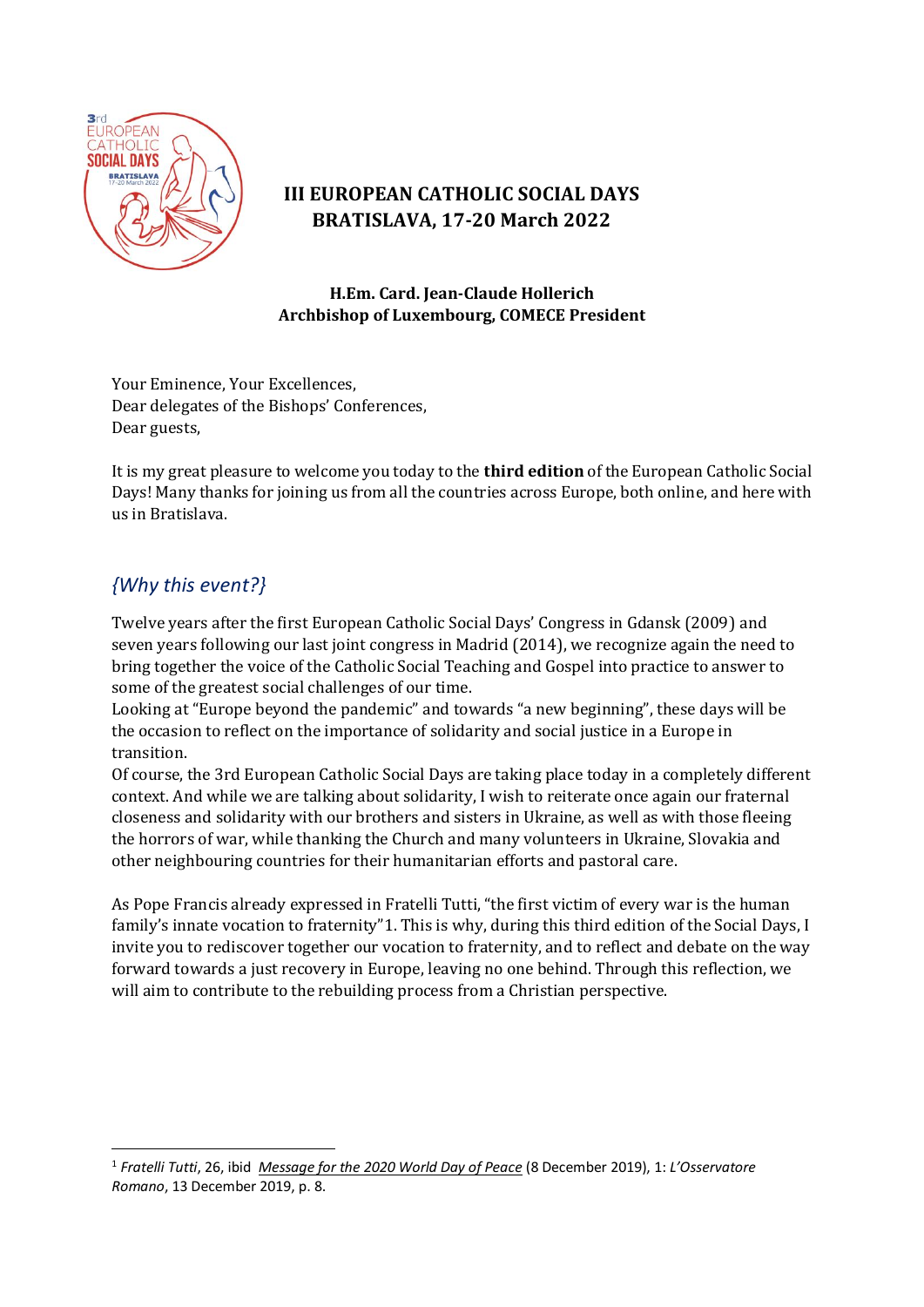# *{Key topics of the Social Days}*

As you can see on the programme, three main transitions shall be particularly explored during our Social Days: First, the demographic transition and family life. Second, the technological and digital transition,

Third, the ecological transition

Let me go briefly through the topics.

### *[1 - Demographic transition and Family life]*

- One of Pope Francis' Dreams for Europe is "**a Europe that is a family and a community**" 2.
- Answering to Pope Francis' call to **rediscover the sense of community**, the first community being the family, the first session of the Social Days will approach the issue of the **population decline, the growing rural-urban divide in Europe, and the importance of family as the nucleus cell of society**.
- Families provide stability and a nurturing environment to the spouses and their children. When the importance of the family is lost and its institutional protection decreases, the consequences can be felt far and wide.
- In *Fratelli Tutti*, Pope Francis calls on us to resist against individualism and a "throwaway world":

*"A decline in the birthrate, which leads to the aging of the population, together with the relegation of the elderly to a sad and lonely existence, is a subtle way of stating that it is all about us, that our individual concerns are the only thing that matters. In this way, what is thrown away are not only food and dispensable objects, but often human beings themselves." <sup>3</sup>*

- Family is the future of Europe and must be supported by adequate social policies to cope with the real '**demographic winter'**.
- **Acting as a community** means developing a **spirit of fraternity and solidarity**, against individualism and conflicts, in order to face together the challenges that Europe faces.
- **This afternoon**, we will have the occasion to reflect on the **growing demographic change** in our society and how the Church, the EU and all its citizens can contribute to the **protection and promotion of families**, the building of a **culture of life**, of **economic fairness** and the promotion of the **Catholic Social teaching**.

#### *[2 - Technological and Digital transition]*

- Tomorrow, we will discuss the technological and digital transition.
- The COVID-19 pandemic has accelerated the digital transition. **Teleworking**, enabled by technology, has allowed many workers to maintain their work. At the same time, it strengthened an '**always-on' culture**, thus blurring the boundaries between work and non-

<sup>2</sup> [Letter](https://www.vatican.va/content/francesco/en/letters/2020/documents/papa-francesco_20201022_lettera-parolin-europa.html) of His Holiness Pope Francis on Europe, *on the 40th anniversary of the Commission of the Bishops' Conferences of the European Community (COMECE), the 50th anniversary of the establishment of diplomatic relations between the Holy See and the European Union, and the 50th anniversary of the presence of the Holy See as Permanent Observer at the Council of Europe.*

<sup>&</sup>lt;sup>3</sup> Fratelli Tutti, 19. Ibid Address to the Diplomatic Corps accredited to the Holy See (13 January 2014): AAS 106 (2014), 83-84.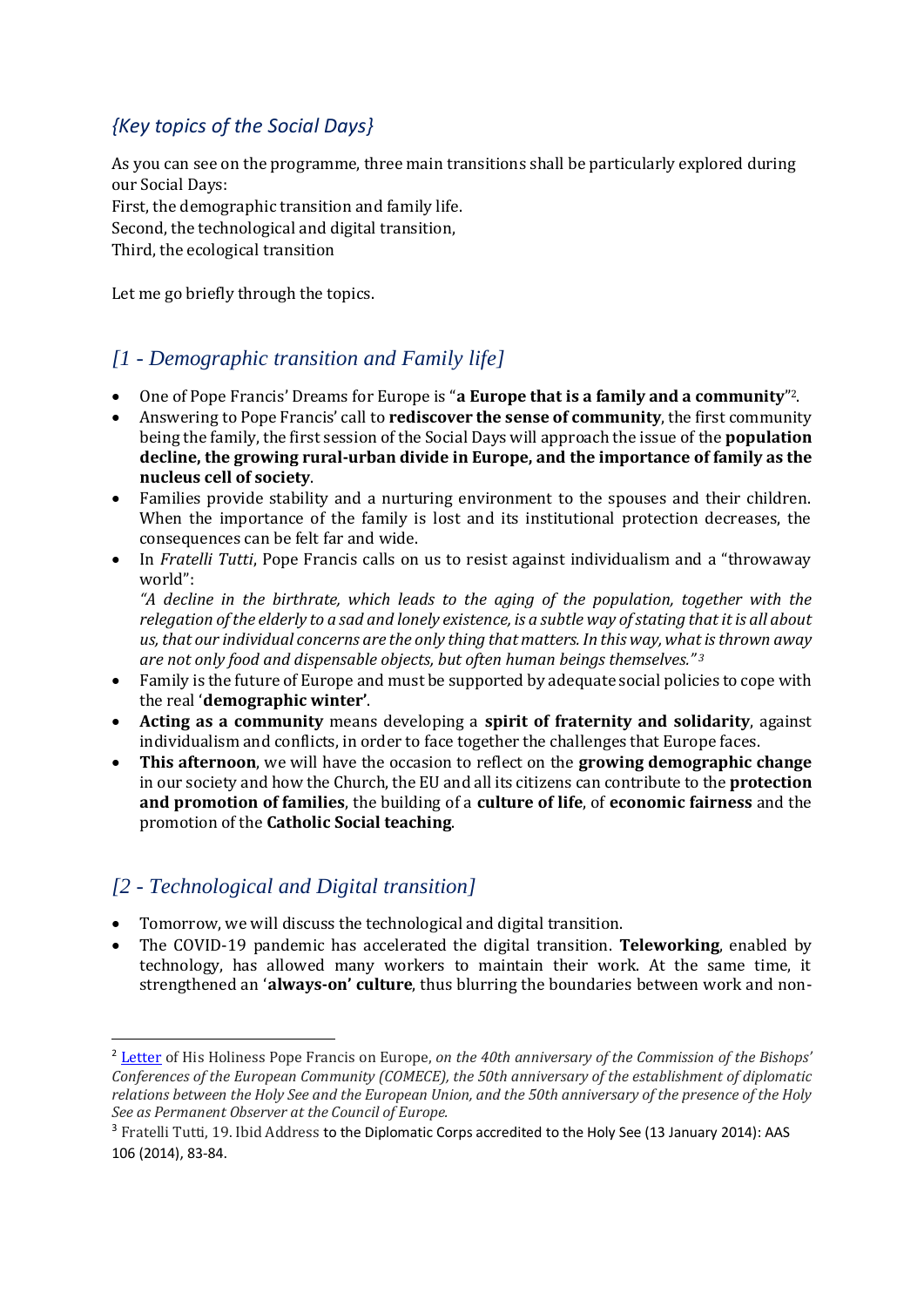work activities. In addition, there was a substantial increase of **platform work** during the pandemic.

- All these developments are shaping the **future of work**, affecting in particular work content, work organisation, job quality, working conditions and work-life balance.
- In the past years, the **EU** has been very active to **accompany the digital transition**, and the **digital transition** is one of the key pillars of the EU recovery plan.
- Although the digitalisation phenomenon has long started, the current transition is characterised by the accelerated development of **advanced technologies**. However, the benefits of digital technologies are not without **risks and costs**. In his encyclical letter *Laudato Si'*, Pope Francis insisted that *"the goal should not be that technological progress increasingly replace human work, for this would be detrimental to humanity".*
- On the contrary, investments in *"new technological and scientific knowledge must be placed at the service of mankind's primary needs, gradually increasing humanity's common patrimony4."*
- This major transformation of society calls for a thorough reflection, from the Church and at all levels of society, on how Europe can best respond to the risks and challenges. This is why, in our **second main session tomorrow morning**, we will reflect on the major transformation of society brought by the digital and technological transition, judging on its ethical and anthropological implications, and discussing how digitalisation may help everybody in the pursuit of a dignified life.
- Together, we will engage in a reflection on **how the Church, the EU and all citizens** can **take responsibilities and concrete steps** to best be part of and accompany the technological and digital transition.

#### *[3 - Ecological transition]*

- Solidarity will be necessary to tackle one of the greatest challenges of our time, climate change. Pope Francis drew the world's attention to the "integral" dimension of this crisis in his encyclical letter *Laudato Si'*: *"We are faced not with two separate crises, one environmental and the other social, but rather with one complex crisis which is both social and environmental*.*"* 5
- Pope Francis together with other faith leaders also urged for an "ecological conversion". Especially in this Lenten season, we need to **experience the conversion**, the **change of heart**, to which the Pope invites us.

For, in the words of the Pope, "*all of us can cooperate as instruments of God for the care of creation, each according to his or her own culture, experience, involvements and talents."* (FT #14)

• The ecological transition is also a key pillar of the **EU recovery plan**, and the **European Green Deal** is at its heart, in order to become the world's first carbon neutral continent by 2050.

To deliver on this ambition, the European Commission has adopted a climate package in July 2021, the so called **"Fit for 55" Package**, in reference to the EU's objective of reducing its carbon emissions of at least 55% by 2030.

• After the **COP26 in Glasgow**, the third session of the Social Days and in particular the third session **tomorrow afternoon** will be the occasion to debate on the urgent need for an ecological conversion and the challenge to shape the transition to the benefit of everybody, as one **human family**, as indicated in *Laudato Si'*6.

I invite you to reflect in a synodal way on responsibilities and concrete steps that can be taken as part of the ecological transition at the policy level, by the Church as well as by each citizen.

<sup>4</sup> [Compendium](https://www.vatican.va/roman_curia/pontifical_councils/justpeace/documents/rc_pc_justpeace_doc_20060526_compendio-dott-soc_en.html) of the Social Doctrine of the Church, 179.

<sup>5</sup> Encyclical Letter *Laudato Si'* of the Holy Father Francis on Care for our Common Home, 139.

<sup>6</sup> Encyclical Letter *Laudato Si'*, 13.